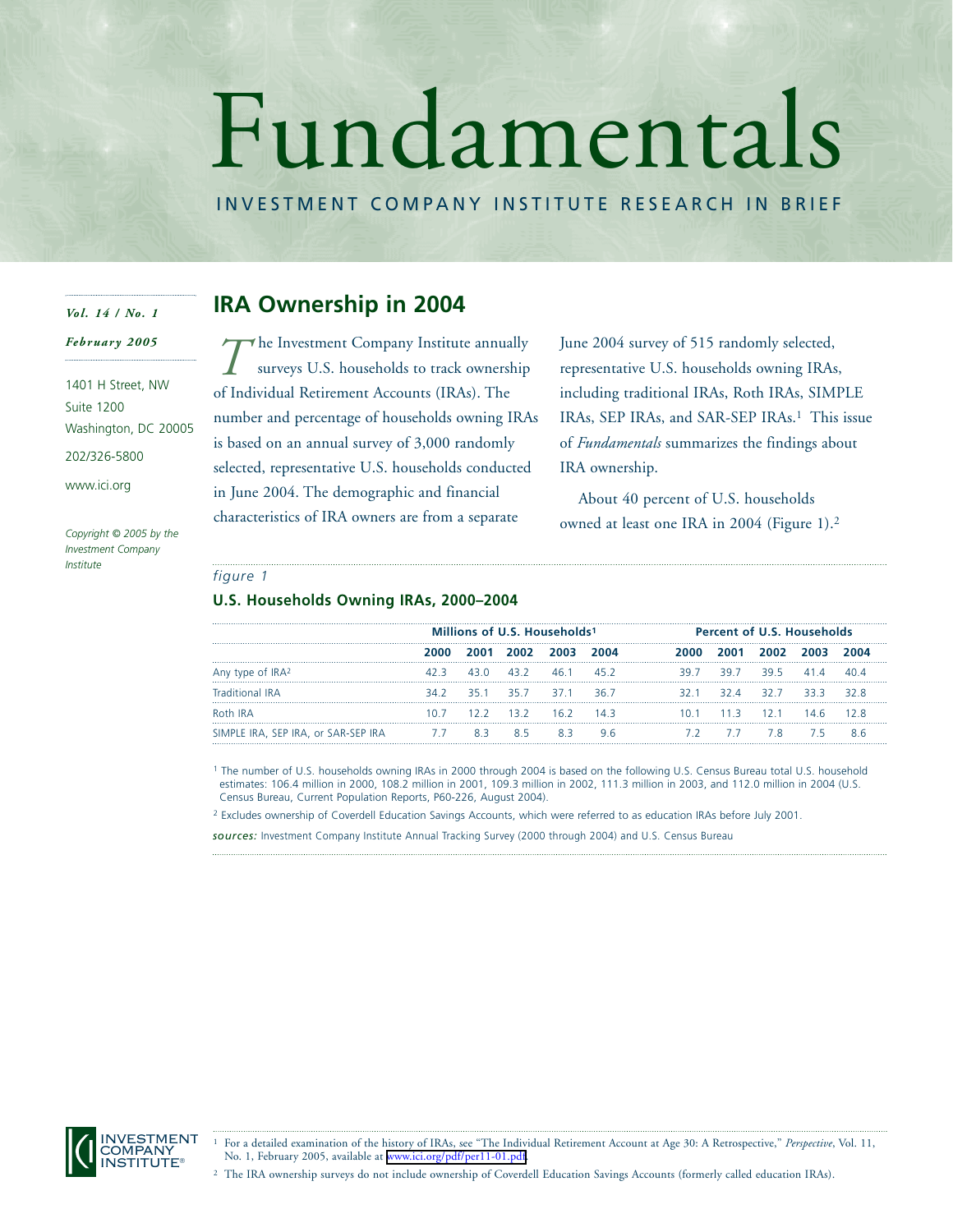Ownership rates have remained relatively stable for traditional,<sup>3</sup> Roth,<sup>4</sup> and employer-sponsored  $IRAs<sup>5</sup>$  since 2000.

## **Characteristics of Households Owning IRAs**

Households that own IRAs tend to have greater financial assets and higher incomes than households without IRAs (Figure 2). In addition, the typical decisionmaker in households with IRAs is more likely to be married, employed, and hold a college or postgraduate degree.

*Traditional IRAs.* Households owning traditional IRAs tend to have greater financial assets but lower incomes than households holding other types of IRAs. The financial decisionmakers of traditional IRA households generally are older and more likely to be retired than those of Roth or employersponsored IRA households.

Traditional IRA households have a median of \$24,000 in their traditional IRAs, typically held in two accounts (Figure 3). Households with traditional IRAs hold them through a wide array of financial institutions, most often using fullservice brokerages, mutual fund companies, independent financial planning firms, or banks or savings institutions. More than four-fifths opened their first traditional IRA in 1998 or earlier.

*Roth IRAs.* Households owning Roth IRAs have the greatest median incomes but the lowest median financial assets of all IRA households (Figure 2). The financial decisionmakers of Roth IRA households have a median age of 44 years and are the most likely of all IRA household decisionmakers to have college or postgraduate degrees. The majority of Roth IRA households own one Roth IRA account, with a median balance of \$8,600

<sup>3</sup> Immediately prior to tax-year 2002, the traditional IRA permitted a maximum annual individual contribution of the lesser of \$2,000 or 100 percent of compensation for the year. The Economic Growth and Tax Relief Reconciliation Act of 2001 (EGTRRA) increased the annual limit on contributions to IRAs to \$3,000 for tax-years 2002 through 2004, \$4,000 in tax-years 2005 through 2007, and \$5,000 in tax-year 2008. Thereafter, the limit is indexed annually for inflation in \$500 increments. EGTRRA also permits individuals who have reached age 50 to make additional "catch-up" contributions of up to \$500 in tax-years 2002 through 2005, and up to \$1,000 in 2006 and thereafter. These and other changes made by EGTRRA discussed below will expire after December 31, 2010 unless Congress makes the law permanent. Individuals participating in certain employer-sponsored retirement plans are subject to rules that phase out and eliminate the deductibility of their traditional IRA contributions at certain income levels. Traditional IRA earnings are tax-deferred, and distributions are taxed at withdrawal. Withdrawals from traditional IRAs before age 59½ are subject to a 10 percent tax penalty except under certain exceptions, such as disability, death, or payments for higher education or to buy a first home (\$10,000 limit). Distributions from traditional IRAs must commence after individuals attain age 70½, and contributions are not permitted after that age. For reference on rules governing IRAs, see IRS Publication 590, *Individual Retirement Arrangements* (www.irs.gov/pub/irs-pdf/p590.pdf).

<sup>4</sup> Roth IRAs were established in 1997 under the Taxpayer Relief Act, which originally permitted a maximum annual individual contribution of \$2,000. EGTRRA increased the annual contribution limits to Roth IRAs in the same manner as traditional IRAs (i.e., \$3,000 for tax-years 2002 through 2004, etc. (see footnote 3)). Eligibility to contribute to Roth IRAs is subject to phaseout and elimination at certain income levels and is offset by contributions made to traditional IRAs (see footnote 3). Earnings are not taxed, and distributions of earnings and principal are tax-free, provided the account is held for at least five years and the account holder is at least age 59½ at the time of withdrawal. Penalty-free early withdrawals can be made under certain circumstances, such as for first home purchases. There is no requirement that distributions commence after age 70½, and contributions may be made after age 70½.

<sup>5</sup> The SIMPLE IRA was created by the Small Business Job Protection Act of 1996 for employers with no more than 100 employees and permits employees to make annual elective contributions. EGTRRA increased the SIMPLE IRA annual contribution limit to \$8,000 in tax-year 2003 from \$7,000 in tax-year 2002, and increases the annual limit in increments of \$1,000 until it reaches \$10,000 in 2005. In addition, participants age 50 or older may be eligible to make catch-up contributions of \$1,000 in tax-year 2003, up from \$500 in tax-year 2002. Employers must match employee elective contributions dollar-for-dollar up to 3 percent of the employee's compensation or provide a 2 percent contribution for all eligible employees. Distributions from SIMPLE IRAs are generally taxed under the rules applicable to traditional IRAs. Early withdrawals are usually subject to the provisions applicable to traditional IRAs, but those made within two years of the date on which an individual first began to participate in the program are subject to a 25 percent, rather than a 10 percent, early withdrawal tax (see footnote 3).

Simplified Employee Pension (SEP) IRAs, created under the Revenue Act of 1978, are arrangements established by an employer for each eligible employee. Employees receive immediate vesting in employer contributions and generally direct the investment decisions. EGTRRA increased the annual employer contribution limit from 15 percent to 25 percent of compensation and increased the compensation limit from \$170,000 in tax-year 2001 to \$200,000 in tax-year 2002. The \$200,000 limit was indexed to inflation thereafter, but the limit stayed at \$200,000 for tax-year 2003. The limit was adjusted to \$205,000 for tax-year 2004. In addition, catch-up contributions of \$2,000 in tax-year 2003 (up from \$1,000 in tax-year 2002) may be made with regard to individuals age 50 or older. Distributions from SEP IRAs are generally taxed under the rules applicable to traditional IRAs. Early withdrawals are subject to the early withdrawal tax applicable to traditional IRAs (see footnote 3).

A SAR-SEP IRA is a SEP IRA with a salary reduction feature. The Small Business Job Protection Act prohibited the formation of new SAR-SEPs after December 31, 1996.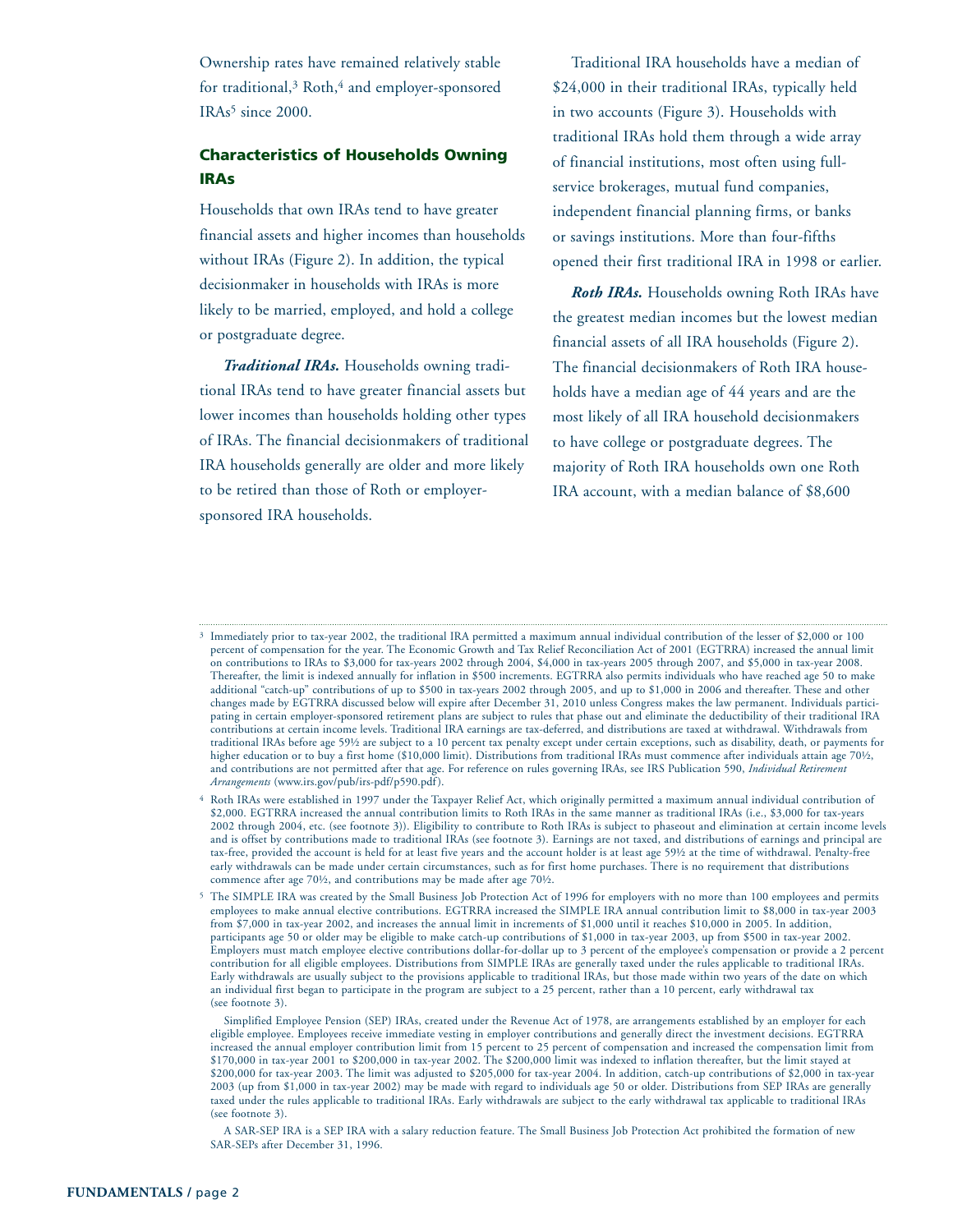## **Characteristics of U.S. Households Owning IRAs, 2004**

|                                                                                    | <b>Type of IRA Owned</b><br><b>Households</b> |                                  |                           |                                                          |                                     |  |
|------------------------------------------------------------------------------------|-----------------------------------------------|----------------------------------|---------------------------|----------------------------------------------------------|-------------------------------------|--|
|                                                                                    | <b>Households</b><br>Owning<br><b>IRAs</b>    | <b>Traditional</b><br><b>IRA</b> | <b>Roth</b><br><b>IRA</b> | <b>Employer-</b><br><b>Sponsored</b><br>IRA <sup>1</sup> | <b>Not</b><br>Owning<br><b>IRAs</b> |  |
| <b>Median Per Household</b>                                                        |                                               |                                  |                           |                                                          |                                     |  |
| Age of household sole or co-decisionmaker<br>for investing                         | 49 years                                      | 52 years                         | 44 years                  | 47 years                                                 | 45 years                            |  |
| Household income                                                                   | \$62,500                                      | \$63,800                         | \$70,000                  | \$64,500                                                 | \$35,000                            |  |
| Household financial assets <sup>2</sup>                                            | \$172,100                                     | \$250,000                        | \$137,000                 | \$200,000                                                | \$21,700                            |  |
| Household financial assets in all types of IRAs                                    | \$25,000                                      | \$30,300                         | \$21,800                  | \$47,800                                                 | <b>NA</b>                           |  |
| Share of household financial assets in type<br>of IRA indicated                    | 21%                                           | 20%                              | 9%                        | 11%                                                      | <b>NA</b>                           |  |
| <b>Percent of Households</b>                                                       |                                               |                                  |                           |                                                          |                                     |  |
| Household sole or co-decisionmaker for investing:                                  |                                               |                                  |                           |                                                          |                                     |  |
| Married                                                                            | 66                                            | 66                               | 71                        | 62                                                       | 46                                  |  |
| College or postgraduate degree                                                     | 57                                            | 54                               | 68                        | 53                                                       | 28                                  |  |
| Employed full- or part-time                                                        | 71                                            | 66                               | 82                        | 81                                                       | 61                                  |  |
| Self-employed <sup>3</sup>                                                         | 23                                            | 24                               | 21                        | 31                                                       | 16                                  |  |
| Retired from lifetime occupation                                                   | 26                                            | 32                               | 11                        | 13                                                       | 26                                  |  |
| Household owns:4                                                                   |                                               |                                  |                           |                                                          |                                     |  |
| Mutual funds                                                                       | 76                                            | 76                               | 84                        | 73                                                       | 28                                  |  |
| Individual stocks (including company stock)                                        | 62                                            | 64                               | 64                        | 58                                                       | 26                                  |  |
| Whole life insurance with a cash value                                             | 51                                            | 51                               | 47                        | 55                                                       | <b>NA</b>                           |  |
| Certificates of Deposit                                                            | 48                                            | 52                               | 45                        | 43                                                       | 14                                  |  |
| Fixed or variable annuities                                                        | 42                                            | 46                               | 38                        | 39                                                       | 13                                  |  |
| Real estate other than primary residence                                           | 29                                            | 32                               | 32                        | 25                                                       | 15<br>.                             |  |
| Individual bonds                                                                   | 30                                            | 33                               | 32                        | 35                                                       | <b>NA</b>                           |  |
| Household has defined contribution<br>retirement plan account (total) <sup>4</sup> | 68                                            | 65                               | 74                        | 73                                                       | 43                                  |  |
| 401(k) plan account                                                                | 53                                            | 51                               | 55                        | 62                                                       | 32                                  |  |
| Some other type of defined contribution<br>retirement plan account                 | 30                                            | 28                               | 40                        | 28                                                       | 18                                  |  |
| Household has defined benefit plan coverage                                        | 45                                            | 45                               | 52                        | 35                                                       | 31                                  |  |
| Types of IRAs owned: 4,5                                                           |                                               |                                  |                           |                                                          |                                     |  |
| <b>Traditional IRA</b>                                                             | 81                                            | 100                              | 66                        | 54                                                       | <b>NA</b>                           |  |
| Roth IRA                                                                           | 32                                            | 26                               | 100                       | 27                                                       | <b>NA</b>                           |  |
| Employer-sponsored IRA1                                                            | 21                                            | 14                               | 18                        | 100                                                      | <b>NA</b>                           |  |

NA = Not applicable or not asked

<sup>1</sup> Includes SIMPLE IRAs, SEP IRAs, and SAR-SEP IRAs.

<sup>2</sup> Includes assets in employer-sponsored defined contribution retirement plans but excludes primary residence.

<sup>3</sup> Of household sole or co-decisionmakers who are employed.

<sup>4</sup> Multiple responses included.

<sup>5</sup> Data are from ICI's 2004 Annual Tracking Survey.

*note:* Number of respondents varies. Data for households owning IRAs are from ICI's June 2004 survey of U.S. households owning IRAs. Data for households not owning IRAs are from ICI's 2004 Annual Tracking Survey.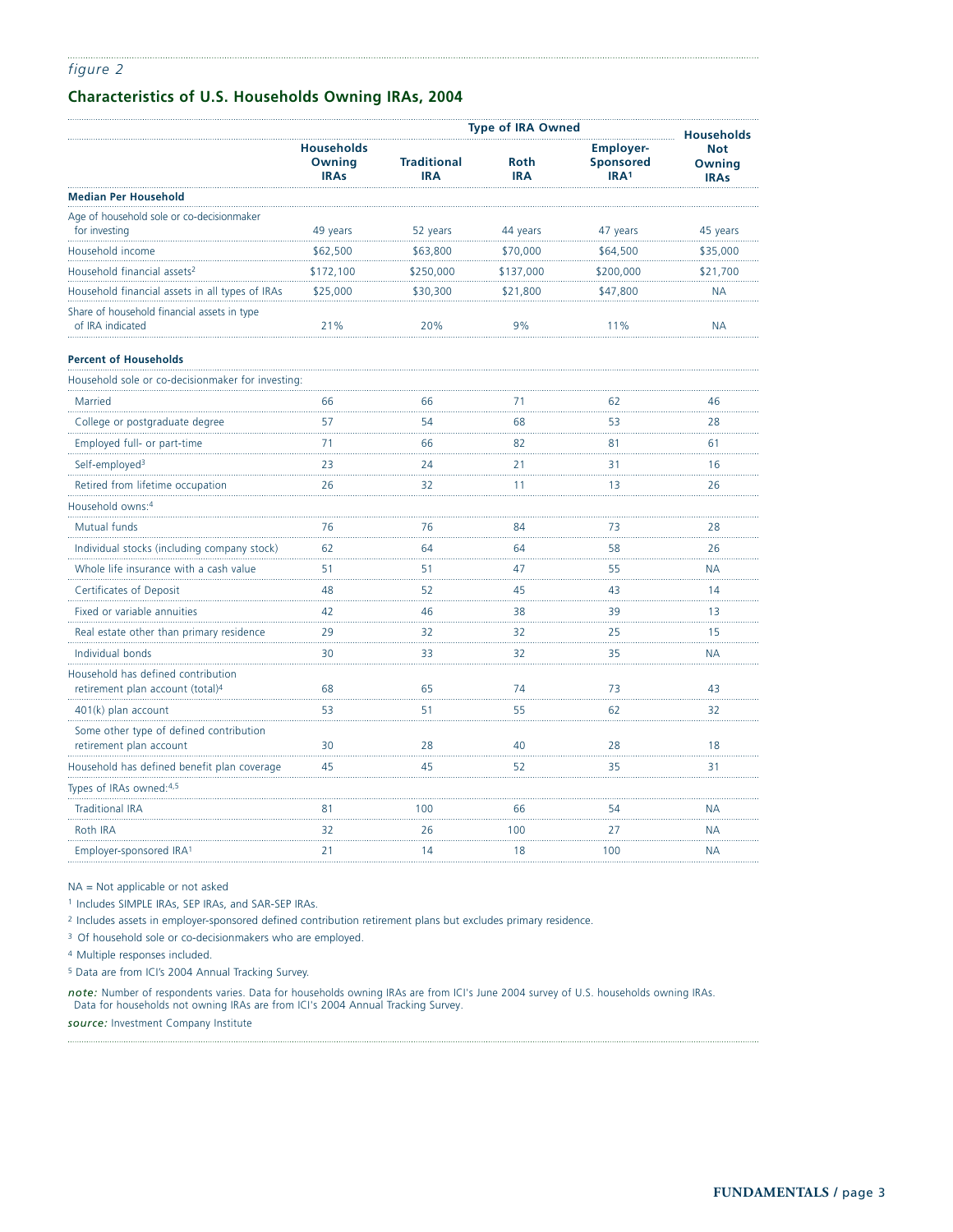## **Characteristics of U.S. Households Owning Traditional IRAs, 2004**

| <b>Median Per Household</b>                                                      |          |
|----------------------------------------------------------------------------------|----------|
| Amount in traditional IRAs                                                       | \$24,000 |
| Amount contributed to traditional IRAs in<br>tax-year 2003 <sup>1</sup>          | \$2,500  |
| Number of traditional IRAs owned                                                 | 2        |
| <b>Percent of Households</b>                                                     |          |
| Traditional IRA includes rollover from an employer-<br>sponsored retirement plan | 46       |
| Contributed to a traditional IRA in tax-year 2003                                | 26       |
| Deducted a traditional IRA contribution in<br>tax-year 2003 <sup>1</sup>         | 28       |
| Made a withdrawal from a traditional IRA in<br>tax-year 2003                     | 15       |
| Planning to convert a traditional IRA to a Roth IRA                              | 11       |
| Own traditional IRA: <sup>2</sup>                                                |          |
| Respondent                                                                       | 90       |
| Spouse                                                                           | 46       |
| Dependent children                                                               | 2        |
| Number of traditional IRAs owned:                                                |          |
| One                                                                              | 48       |
| Two                                                                              | 36       |
| Three or more                                                                    | 17       |
| Year first traditional IRA was opened:                                           |          |
| Before 1984                                                                      | 26       |
| 1984 through 1993                                                                | 36       |
| 1994 through 1998                                                                | 19       |
| 1999 through 2000                                                                | 11       |
| 2001 through 2002                                                                | 5        |
| 2003 through June 2004                                                           | 3        |
| Where traditional IRAs are held: <sup>2</sup>                                    |          |
| Full-service brokerage                                                           | 33       |
| Mutual fund company                                                              | 30       |
| Independent financial planning firm                                              | 28       |
| Bank or savings institution                                                      | 26       |
| Insurance company                                                                | 9        |
| Discount brokerage (total)                                                       | 9        |
| Discount brokerage firm with walk-in offices                                     | 7        |
| Discount brokerage firm only available online                                    | 2        |

## **Characteristics of U.S. Households Owning Roth IRAs, 2004**

| <b>Median Per Household</b>                                                         |         |
|-------------------------------------------------------------------------------------|---------|
| Amount in Roth IRAs                                                                 | \$8,600 |
| Amount contributed to Roth IRAs in tax-year 2003 <sup>1</sup>                       | \$3,000 |
| Number of Roth IRAs owned                                                           | 1       |
| <b>Percent of Households</b>                                                        |         |
| Roth IRA was first IRA owned                                                        | 32      |
| Roth IRA was funded by a conversion from a traditional IRA                          | 23      |
| Contributed to a Roth IRA in tax-year 2003                                          | 41      |
| Roth IRA assets include assets initially from an employer-sponsored retirement plan | 13      |
| Made a withdrawal from a Roth IRA in tax-year 2003                                  | 2       |
| Own Roth IRA:2                                                                      |         |
| Respondent                                                                          | 81      |
| Spouse                                                                              | 44      |
| Dependent children                                                                  | 6       |
| Number of Roth IRAs owned:                                                          |         |
| One                                                                                 | 57      |
| Two                                                                                 | 35      |
| Three or more                                                                       | 8       |
| Year first Roth IRA was opened:                                                     |         |
| 1998                                                                                | 39      |
| 1999 through 2000                                                                   | 29      |
| 2001 through 2002                                                                   | 17      |
| 2003 through June 2004                                                              | 15      |
| Where Roth IRAs are held:2                                                          |         |
| Independent financial planning firm                                                 | 31      |
| Full-service brokerage                                                              | 26      |
| Mutual fund company                                                                 | 26      |
| Bank or savings institution                                                         | 16      |
| Insurance company                                                                   | 10      |
| Discount brokerage (total)                                                          | 10      |
| Discount brokerage firm with walk-in offices                                        | 7<br>   |
| Discount brokerage firm only available online                                       | 4       |

<sup>1</sup> Of households that contributed to Roth IRAs in tax-year 2003.

<sup>2</sup> Multiple responses included.

*figure 4*

*note:* Number of respondents varies.

*source:* Investment Company Institute

<sup>1</sup> Of households that contributed to traditional IRAs in tax-year 2003.

<sup>2</sup> Multiple responses included.

*note:* Number of respondents varies.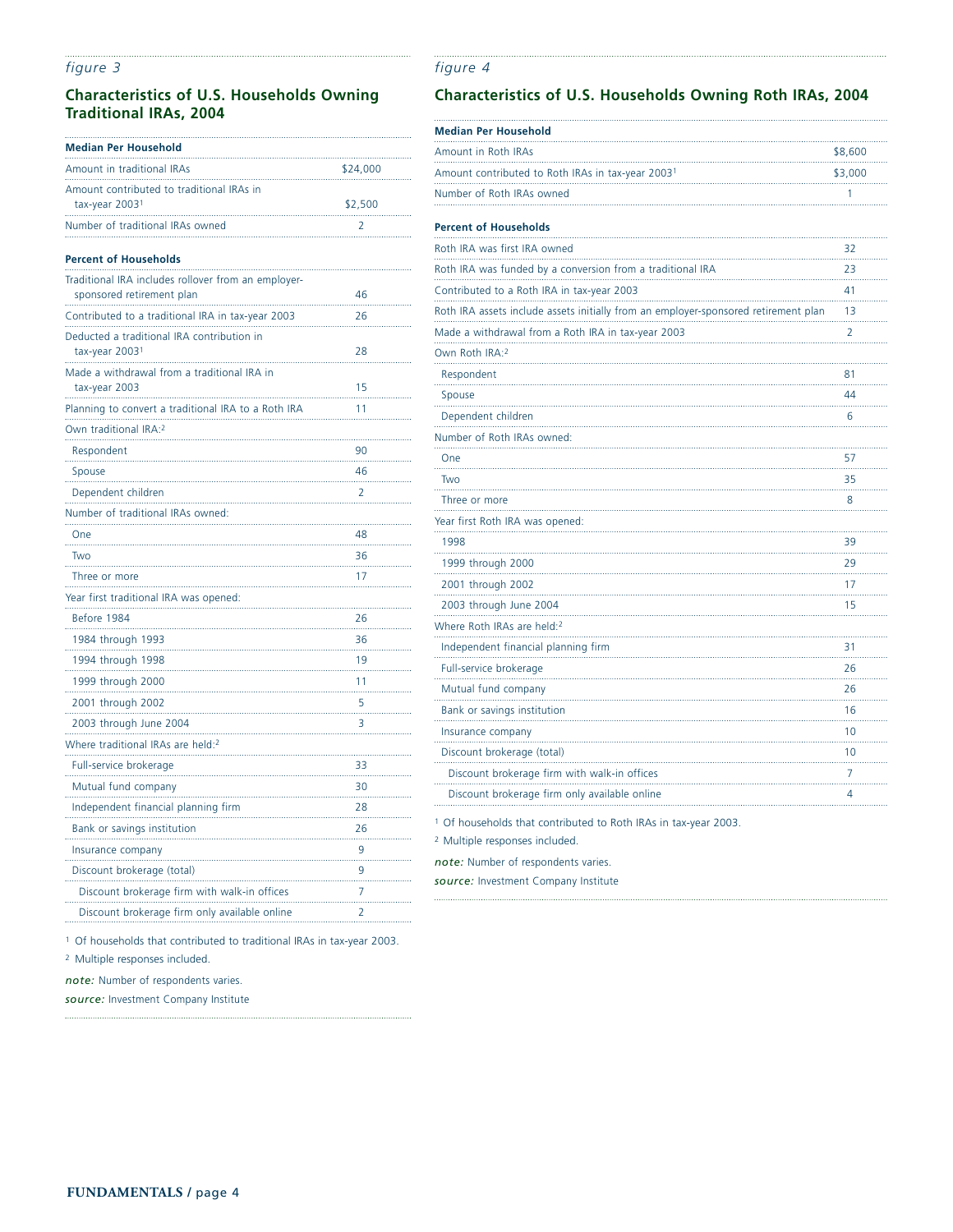(Figure 4). Sixty-eight percent of Roth IRA households initially opened their Roth IRAs between 1998 and 2000; the remaining opened their first Roth IRA in 2001 or later. Thirty-two percent of Roth IRA households opened a Roth IRA as their first IRA account. Roth IRA households most often hold Roth IRAs at independent financial planning firms, full-service brokerages, or mutual fund companies.

*Employer-Sponsored IRAs.* The financial decisionmakers of households with employersponsored IRAs have a median age of 47 years (Figure 2). More than four-fifths of these decisionmakers are employed and 31 percent of those working are self-employed. Fifty-four

percent of households with employer-sponsored IRAs also own traditional IRAs, and 27 percent also own Roth IRAs. Households with employersponsored IRAs have a median of \$47,800 invested in all types of IRAs.

## **Types of Investments in IRAs**

Nearly two-thirds of IRA households hold mutual funds in their IRA portfolios, usually stock mutual funds (Figure 5). The next most frequently held investment in IRAs is individual stocks, which 37 percent of IRA households own. Thirty-one percent have annuities in their IRAs, and 27 percent hold bank deposits.

#### *figure 5*

### **Investments Held in IRAs by Type of IRA Owned, 20041**

*(percent of U.S. households owning each type of IRA)*

|                                                                                     |                               |                                  | <b>Type of IRA Owned</b> |                                   |  |
|-------------------------------------------------------------------------------------|-------------------------------|----------------------------------|--------------------------|-----------------------------------|--|
|                                                                                     | <b>Own Any Type</b><br>of IRA | <b>Traditional</b><br><b>IRA</b> | Roth<br><b>IRA</b>       | <b>Employer-Sponsored</b><br>IPA2 |  |
| Mutual funds (total)                                                                |                               | 66                               |                          | 52                                |  |
| Stock mutual funds                                                                  |                               |                                  |                          |                                   |  |
| Bond mutual funds                                                                   |                               |                                  |                          | 22                                |  |
| Hybrid mutual funds                                                                 |                               |                                  |                          |                                   |  |
| Money market mutual funds                                                           |                               | 28                               |                          | 22                                |  |
| Individual stocks                                                                   |                               |                                  |                          |                                   |  |
| Annuities (total)                                                                   |                               | 32                               |                          | 20                                |  |
| <b>Fixed annuities</b>                                                              |                               |                                  |                          |                                   |  |
| Variable annuities                                                                  |                               |                                  |                          |                                   |  |
| Bank savings accounts, money market deposit accounts,<br>or Certificates of Deposit |                               |                                  |                          |                                   |  |
| Individual bonds                                                                    |                               |                                  |                          |                                   |  |
| Other                                                                               |                               |                                  |                          |                                   |  |
|                                                                                     |                               |                                  |                          |                                   |  |

<sup>1</sup> Multiple responses included.

<sup>2</sup> Includes SIMPLE IRAs, SEP IRAs, and SAR-SEP IRAs.

*note:* Number of respondents varies.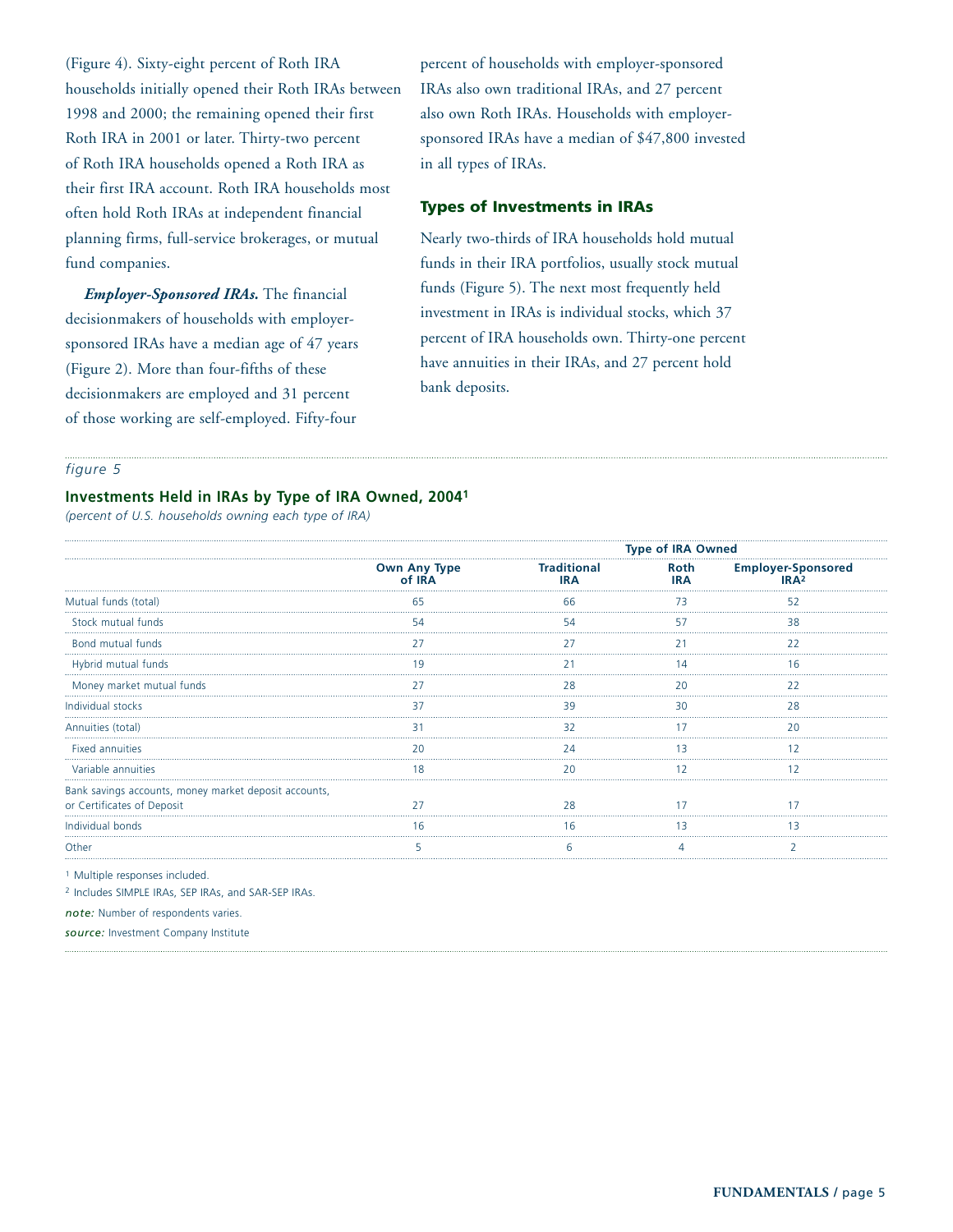## **Contributions to Traditional and Roth IRAs in Tax-Year 2003**

Twenty-six percent of traditional IRA households an estimated 9.5 million—contributed to their traditional IRAs in tax-year 2003, with a median contribution of \$2,500 per household (Figure 3).6 Contributors typically have greater household incomes, household financial assets, and IRA assets than non-contributors (Figure 6).

Roth IRAs in tax-year 2003 (Figure 4). These households contributed a median of \$3,000 per household to their Roth IRAs.7 Roth IRA contributors tend to be younger and have fewer household financial assets than non-contributors (Figure 6). In addition, Roth IRA contributors have lower median total IRA assets than non-contributors. Roth IRA contributors also are more likely than non-contributors to have college or postgraduate degrees and have defined contribution retirement plan accounts.

Forty-one percent of Roth IRA households an estimated 5.9 million—contributed to their

#### *figure 6*

#### **Characteristics of Households Owning Traditional or Roth IRAs by Contribution Status in Tax-Year 2003**

|                                                            | <b>Traditional IRA Households</b>                      |                                                                                     | <b>Roth IRA Households</b>                                         |                                                                              |  |
|------------------------------------------------------------|--------------------------------------------------------|-------------------------------------------------------------------------------------|--------------------------------------------------------------------|------------------------------------------------------------------------------|--|
|                                                            | Contributed<br>to Traditional IRA<br>in Tax-Year 20031 | <b>Did Not</b><br>Contribute<br>to Traditional IRA<br>in Tax-Year 2003 <sup>2</sup> | <b>Contributed</b><br>to Roth IRA<br>in Tax-Year 2003 <sup>3</sup> | <b>Did Not</b><br>Contribute<br>to Roth IRA<br>in Tax-Year 2003 <sup>4</sup> |  |
| <b>Median Per Household</b>                                |                                                        |                                                                                     |                                                                    |                                                                              |  |
| Age of household sole or co-decisionmaker for investing    | 50 years                                               | 49 years                                                                            | 43 years                                                           | 51 years                                                                     |  |
| Household income                                           | \$75,000                                               | \$60,000                                                                            | \$65,000                                                           | \$62,500                                                                     |  |
| Household financial assets <sup>5</sup>                    | \$250.000                                              | \$150.000                                                                           | \$114.600                                                          |                                                                              |  |
| Household financial assets in all types of IRAs            | \$31,400                                               | \$23,300                                                                            | \$15,000                                                           |                                                                              |  |
| <b>Percent of Households</b>                               |                                                        |                                                                                     |                                                                    |                                                                              |  |
| Household sole or co-decisionmaker for investing:          |                                                        |                                                                                     |                                                                    |                                                                              |  |
| Married                                                    |                                                        |                                                                                     |                                                                    |                                                                              |  |
| College or postgraduate degree                             | 59                                                     | 56                                                                                  | 74                                                                 | 53                                                                           |  |
| Employed full- or part-time                                |                                                        | 68                                                                                  |                                                                    | 67                                                                           |  |
| Household has defined contribution retirement plan account |                                                        | 68                                                                                  |                                                                    |                                                                              |  |
|                                                            |                                                        |                                                                                     |                                                                    |                                                                              |  |

<sup>1</sup> Twenty-six percent of households owning traditional IRAs contributed to them in tax-year 2003.

<sup>2</sup> Includes all households owning traditional IRAs that did not contribute to them in tax-year 2003. Some of these households may have been ineligible to make deductible contributions.

<sup>3</sup> Forty-one percent of households owning Roth IRAs contributed to them in tax-year 2003.

4 Includes all households owning Roth IRAs that did not contribute to them in tax-year 2003. Some of these households may have been ineligible to contribute to Roth IRAs in tax-year 2003.

<sup>5</sup> Includes assets in employer-sponsored defined contribution retirement plans but excludes primary residence.

*note:* Number of respondents varies.

<sup>6</sup> Among traditional IRA households that contributed and were eligible to make catch-up contributions, 33 percent did so (in all cases contributing the maximum allowed, \$3,500 in 2003). Based on tabulations from a small sub-sample of the ICI 2004 IRA Survey.

<sup>7</sup> Among Roth IRA households that contributed and were eligible to make catch-up contributions, 41 percent did so (in all cases contributing the maximum allowed, \$3,500 in 2003). Based on tabulations from a small sub-sample of the ICI 2004 IRA Survey.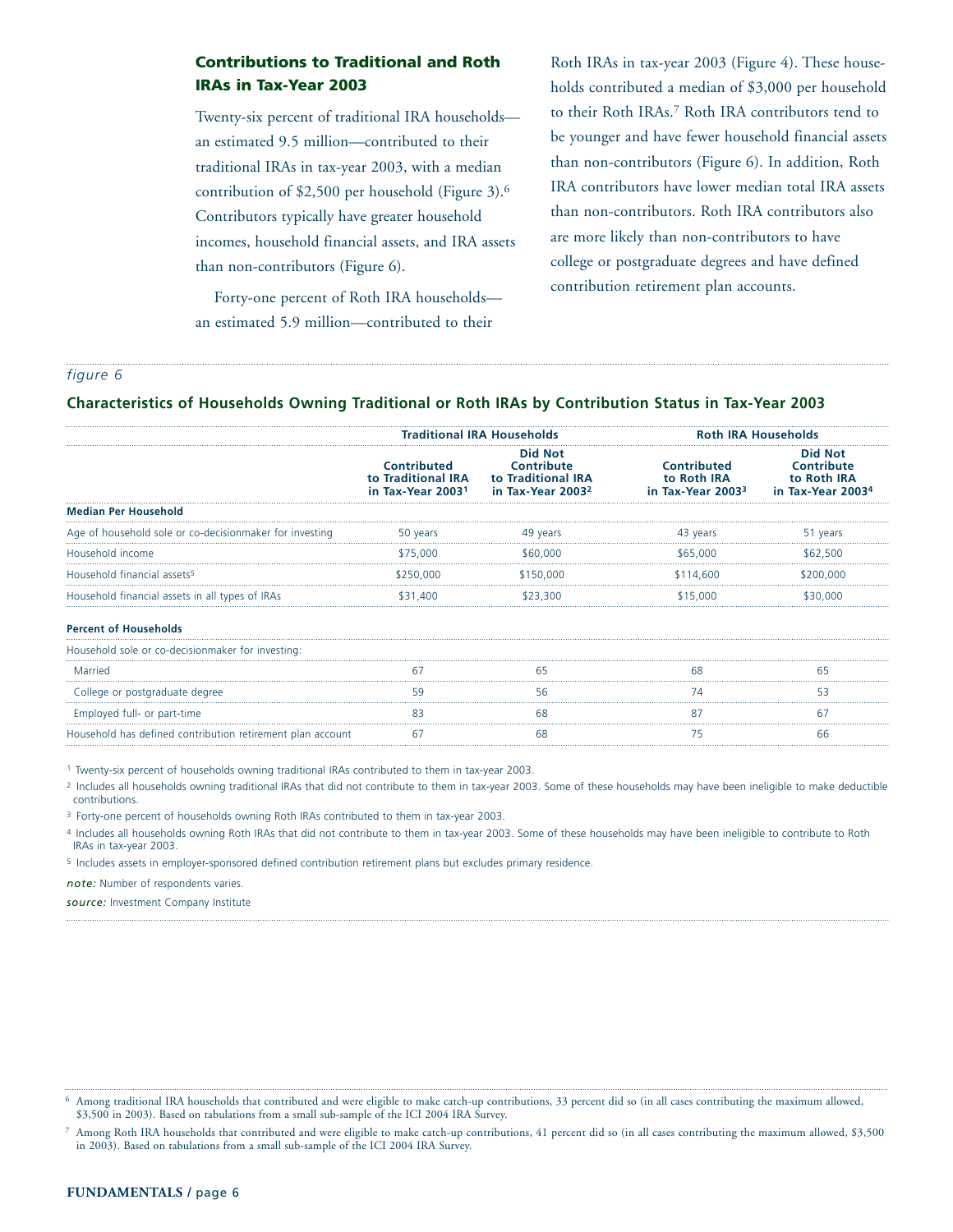## **Withdrawals from Traditional and Roth IRAs in Tax-Year 2003**

Fifteen percent of traditional IRA households an estimated 5.5 million—made withdrawals from their traditional IRAs in tax-year 2003 (Figure 3).8 The median amount withdrawn in tax-year 2003 was \$5,000, usually taken as a single withdrawal (Figure 7). Two-thirds of these households consulted professional financial advisers before making their withdrawals. Twenty-six percent consulted written information, software, or a website—usually IRS rules or publications. Taking a required minimum distribution is the most frequently cited reason for taking a withdrawal. Eighty-three percent of the financial decisionmakers of households that made withdrawals from traditional IRAs are retired, and 20 percent are widowed.

Only 2 percent of Roth IRA households made withdrawals from their Roth IRAs in tax-year 2003 (Figure 4).9

## **Rollovers from Employer-Sponsored Retirement Plans to Traditional IRAs**

Rollovers are an important source of funding for traditional IRAs. Forty-six percent of traditional IRA households—an estimated 16.9 million have traditional IRAs that include assets "rolled over" from employer-sponsored retirement plans (Figure 3). Seventy-two percent of these traditional IRA households have conducted one rollover, 20 percent have completed two rollovers, and 8 percent have undertaken three or more rollovers (Figure 8). Seventy percent rolled over assets from employer plans to traditional IRAs because of a job change, layoff, or termination, and 27 percent rolled over assets due to retirement. More than half conducted their most recent rollover in 1999 or later. In nearly all instances, the most recent rollover included reinvesting all employersponsored retirement plan assets into a traditional IRA. Households with traditional IRAs that include rollover assets typically have greater IRA assets, including traditional IRA assets, than households whose traditional IRAs do not include rollovers.

<sup>8</sup> Excludes households that closed and no longer owned traditional IRA accounts.

<sup>9</sup> Excludes households that closed and no longer owned Roth IRA accounts. The sample size of households that withdrew money from Roth IRAs in tax-year 2003 was too small for detailed analysis.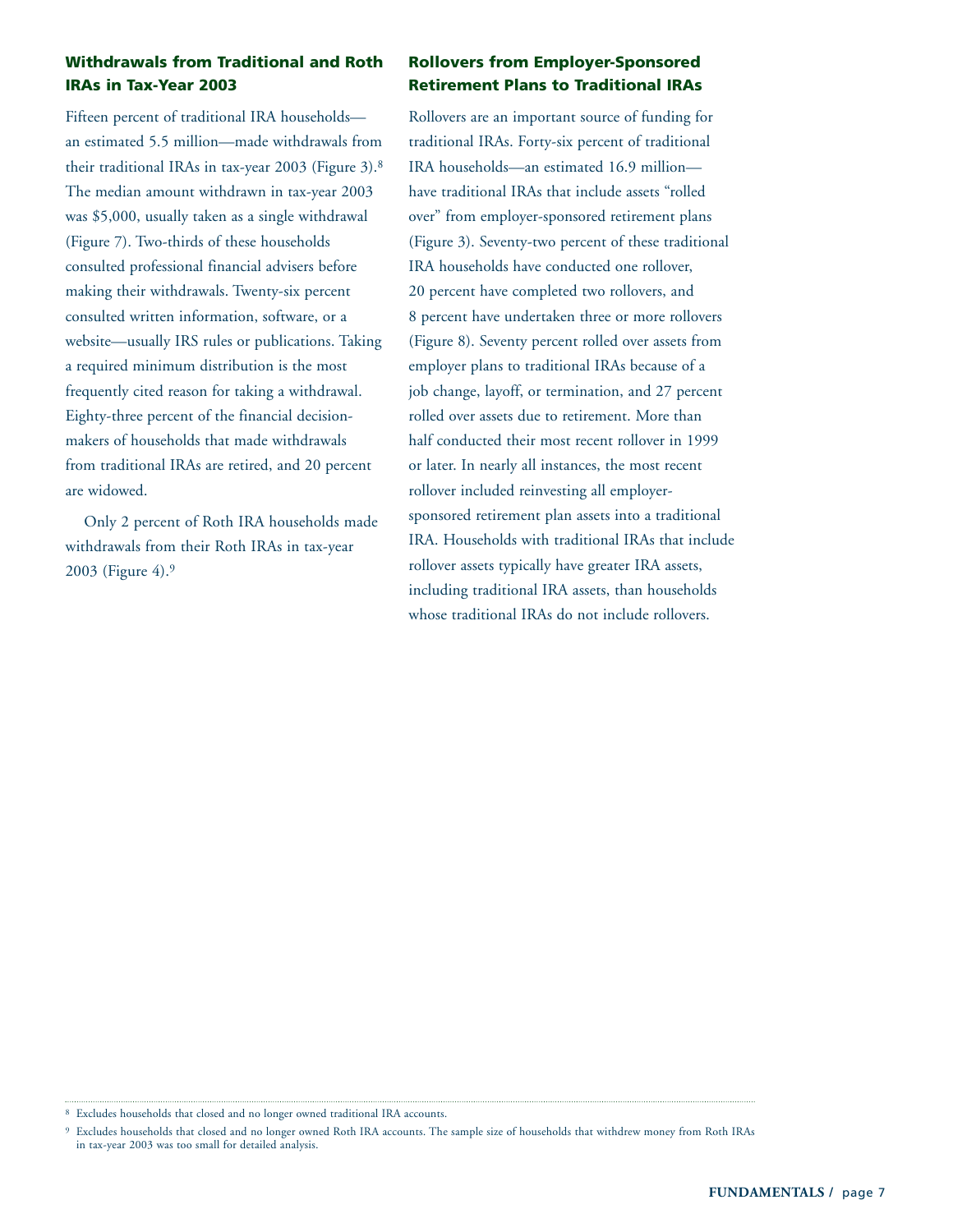## **Characteristics of Households Owning Traditional IRAs by Withdrawal Status in Tax-Year 2003**

|                                                                 | Made a<br>Withdrawal from a<br><b>Traditional IRA</b><br>in Tax-Year 2003 <sup>1</sup> | Did Not Make a<br>Withdrawal from a<br><b>Traditional IRA</b><br>in Tax-Year 2003 <sup>2</sup> |
|-----------------------------------------------------------------|----------------------------------------------------------------------------------------|------------------------------------------------------------------------------------------------|
| <b>Median Per Household</b>                                     |                                                                                        |                                                                                                |
| Age of household sole or co-decisionmaker for investing         | 72 years                                                                               | 50 years                                                                                       |
| Household income                                                | \$45,000                                                                               | \$66,700                                                                                       |
| Household financial assets <sup>3</sup>                         | \$340,600                                                                              | \$200,000                                                                                      |
| Household financial assets in all types of IRAs                 | \$50,000                                                                               | \$30,000                                                                                       |
| Amount withdrawn from traditional IRA in tax-year 2003          | \$5,000                                                                                | <b>NA</b>                                                                                      |
| <b>Percent of Households</b>                                    |                                                                                        |                                                                                                |
| Household sole or co-decisionmaker for investing:               |                                                                                        |                                                                                                |
| Married                                                         | 66                                                                                     | 66                                                                                             |
| Widowed                                                         | 20                                                                                     | 7                                                                                              |
| College or postgraduate degree                                  | 45                                                                                     | 55                                                                                             |
| Employed full- or part-time                                     | 23                                                                                     | 73                                                                                             |
| Retired from lifetime occupation                                | 83                                                                                     | 23                                                                                             |
| Number of withdrawals made in tax-year 2003:                    |                                                                                        |                                                                                                |
| One                                                             | 66                                                                                     | <b>NA</b>                                                                                      |
| Two                                                             | 12                                                                                     | NA                                                                                             |
| Three or more                                                   | 21                                                                                     | <b>NA</b>                                                                                      |
| Withdrew all money from a traditional IRA                       | 1                                                                                      | NА                                                                                             |
| Reasons for withdrawal in tax-year 2003:4                       |                                                                                        |                                                                                                |
| To take a required minimum distribution                         | 55                                                                                     | NA                                                                                             |
| To pay for an unexpected medical illness                        | 14                                                                                     | <b>NA</b>                                                                                      |
| To pay for travel                                               | 11                                                                                     | NA                                                                                             |
| To make a large purchase                                        | 9                                                                                      | <b>NA</b>                                                                                      |
| To buy a home                                                   | 6                                                                                      | NA                                                                                             |
| To purchase investments outside of an IRA                       | 6                                                                                      | <b>NA</b>                                                                                      |
| To pay bills                                                    | 6                                                                                      | <b>NA</b>                                                                                      |
| Other reasons <sup>5</sup>                                      | 13                                                                                     | <b>NA</b>                                                                                      |
| Sources consulted prior to making withdrawal in tax-year 2003:4 |                                                                                        |                                                                                                |
| Professional financial adviser (total)                          | 66                                                                                     | <b>NA</b>                                                                                      |
| Accountant                                                      | 19                                                                                     | NA                                                                                             |
| Bank or savings institution representative                      | 17                                                                                     | NA                                                                                             |
| <b>Broker</b>                                                   | 16                                                                                     | NA                                                                                             |
| Independent financial planner                                   | 16                                                                                     | <b>NA</b>                                                                                      |
| Mutual fund company representative                              | 11                                                                                     | <b>NA</b>                                                                                      |
| Insurance agent                                                 | 6                                                                                      | <b>NA</b>                                                                                      |
| Written information, software, or website (total)               | 26                                                                                     | <b>NA</b>                                                                                      |
| IRS rules or publications                                       | 22                                                                                     | <b>NA</b>                                                                                      |
| Financial software program                                      | $\overline{4}$                                                                         | NА                                                                                             |
| Internet website                                                | 2                                                                                      | <b>NA</b>                                                                                      |
| Book or article in a magazine, newspaper, or newsletter         | 2                                                                                      | <b>NA</b>                                                                                      |

NA = Not applicable

<sup>1</sup> Fifteen percent of households owning traditional IRAs withdrew money from them in tax-year 2003. The sample size is small.

<sup>2</sup> Eighty-five percent of households owning traditional IRAs did not withdraw money from them in tax-year 2003.

<sup>3</sup> Includes assets in employer-sponsored defined contribution retirement plans but excludes primary residence.

<sup>4</sup> Multiple responses included.

<sup>5</sup> Includes paying for health insurance, paying taxes, providing financial assistance to a relative, and paying for education expenses.

*note:* Number of respondents varies.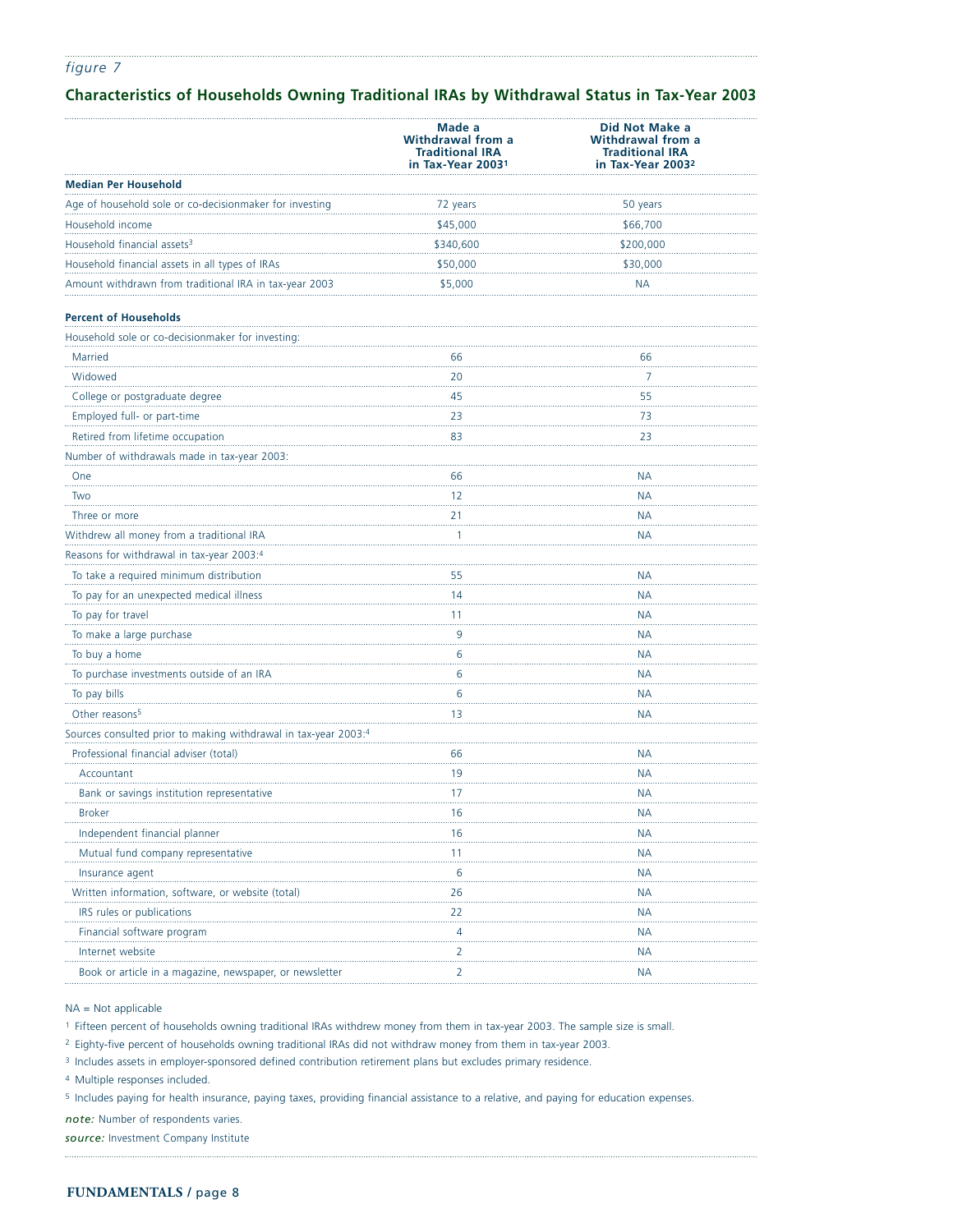## **Characteristics of Households Owning Traditional IRAs With and Without Rollovers from Employer-Sponsored Retirement Plans, 2004**

|                                                                    | <b>Traditional IRA Includes</b><br><b>Rollover from</b><br><b>Employer-Sponsored</b><br><b>Retirement Plan1</b> | <b>Traditional IRA Does Not</b><br><b>Include Rollover from</b><br><b>Employer-Sponsored</b><br><b>Retirement Plan<sup>2</sup></b> |
|--------------------------------------------------------------------|-----------------------------------------------------------------------------------------------------------------|------------------------------------------------------------------------------------------------------------------------------------|
| <b>Median Per Household</b>                                        |                                                                                                                 |                                                                                                                                    |
| Age of household sole or co-decisionmaker for investing            | 50 years                                                                                                        | 53 years                                                                                                                           |
| Household income                                                   | \$64,000                                                                                                        | \$65,000                                                                                                                           |
| Household financial assets <sup>3</sup>                            | \$238,300                                                                                                       | \$250,000                                                                                                                          |
| Household financial assets in all types of IRAs                    | \$38,800                                                                                                        | \$30,000                                                                                                                           |
| Amount in traditional IRAs                                         | \$30,900                                                                                                        | \$20,000                                                                                                                           |
| Number of traditional IRAs owned                                   | 2                                                                                                               | 1                                                                                                                                  |
| <b>Percent of Households</b>                                       |                                                                                                                 |                                                                                                                                    |
| Household sole or co-decisionmaker for investing:                  |                                                                                                                 |                                                                                                                                    |
| Married                                                            | 66                                                                                                              | 66                                                                                                                                 |
| Widowed                                                            | 9                                                                                                               | 10                                                                                                                                 |
| College or postgraduate degree                                     | 50                                                                                                              | 58                                                                                                                                 |
| Employed full- or part-time                                        | 66                                                                                                              | 66                                                                                                                                 |
| Retired from lifetime occupation                                   | 30                                                                                                              | 33                                                                                                                                 |
| Number of traditional IRA rollovers conducted:                     |                                                                                                                 |                                                                                                                                    |
| One                                                                | 72                                                                                                              | NА                                                                                                                                 |
| Two                                                                | 20                                                                                                              | <b>NA</b>                                                                                                                          |
| Three                                                              | 4                                                                                                               | NА                                                                                                                                 |
| Four or more                                                       | 4                                                                                                               | NА                                                                                                                                 |
| Year of most recent traditional IRA rollover:                      |                                                                                                                 |                                                                                                                                    |
| Before 1994                                                        | 21                                                                                                              | NА                                                                                                                                 |
| 1994 through 1998                                                  | 28                                                                                                              | <b>NA</b>                                                                                                                          |
| 1999 through 2002                                                  | 34                                                                                                              | <b>NA</b>                                                                                                                          |
| 2003 through June 2004                                             | 17                                                                                                              | NА                                                                                                                                 |
| Traditional IRA rollover due to:4                                  |                                                                                                                 |                                                                                                                                    |
| Job change, layoff, or termination                                 | 70                                                                                                              | NА                                                                                                                                 |
| Retirement                                                         | .<br>27                                                                                                         | NА                                                                                                                                 |
| Other                                                              | 8                                                                                                               | <b>NA</b>                                                                                                                          |
| Amount of most recent traditional IRA rollover:                    |                                                                                                                 |                                                                                                                                    |
| All assets in employer-sponsored retirement plan were rolled over  | 91                                                                                                              | NА                                                                                                                                 |
| Some assets in employer-sponsored retirement plan were rolled over | 9                                                                                                               | NA                                                                                                                                 |
| Where traditional IRAs are held:4                                  |                                                                                                                 |                                                                                                                                    |
| Full-service brokerage                                             | 34                                                                                                              | 33                                                                                                                                 |
| Bank or savings institution                                        | 27                                                                                                              | 25                                                                                                                                 |
| Mutual fund company                                                | 32                                                                                                              | 28                                                                                                                                 |
| Independent financial planning firm                                | 30                                                                                                              | 27                                                                                                                                 |
| Insurance company                                                  | 6                                                                                                               | 10                                                                                                                                 |
| Discount brokerage (total)                                         | 6                                                                                                               | 11                                                                                                                                 |
| Discount brokerage firm with walk-in offices                       | 5                                                                                                               | 9                                                                                                                                  |
| Discount brokerage firm only available online                      | 2                                                                                                               | 2                                                                                                                                  |

NA = Not applicable

<sup>1</sup> Forty-six percent of households owning traditional IRAs have traditional IRAs that include rollovers from employer-sponsored retirement plans.

<sup>2</sup> Fifty-four percent of households owning traditional IRAs have traditional IRAs that do not include rollovers from employer-sponsored retirement plans.

<sup>3</sup> Includes assets in employer-sponsored defined contribution retirement plans but excludes primary residence.

<sup>4</sup> Multiple responses included.

*note:* Number of respondents varies.